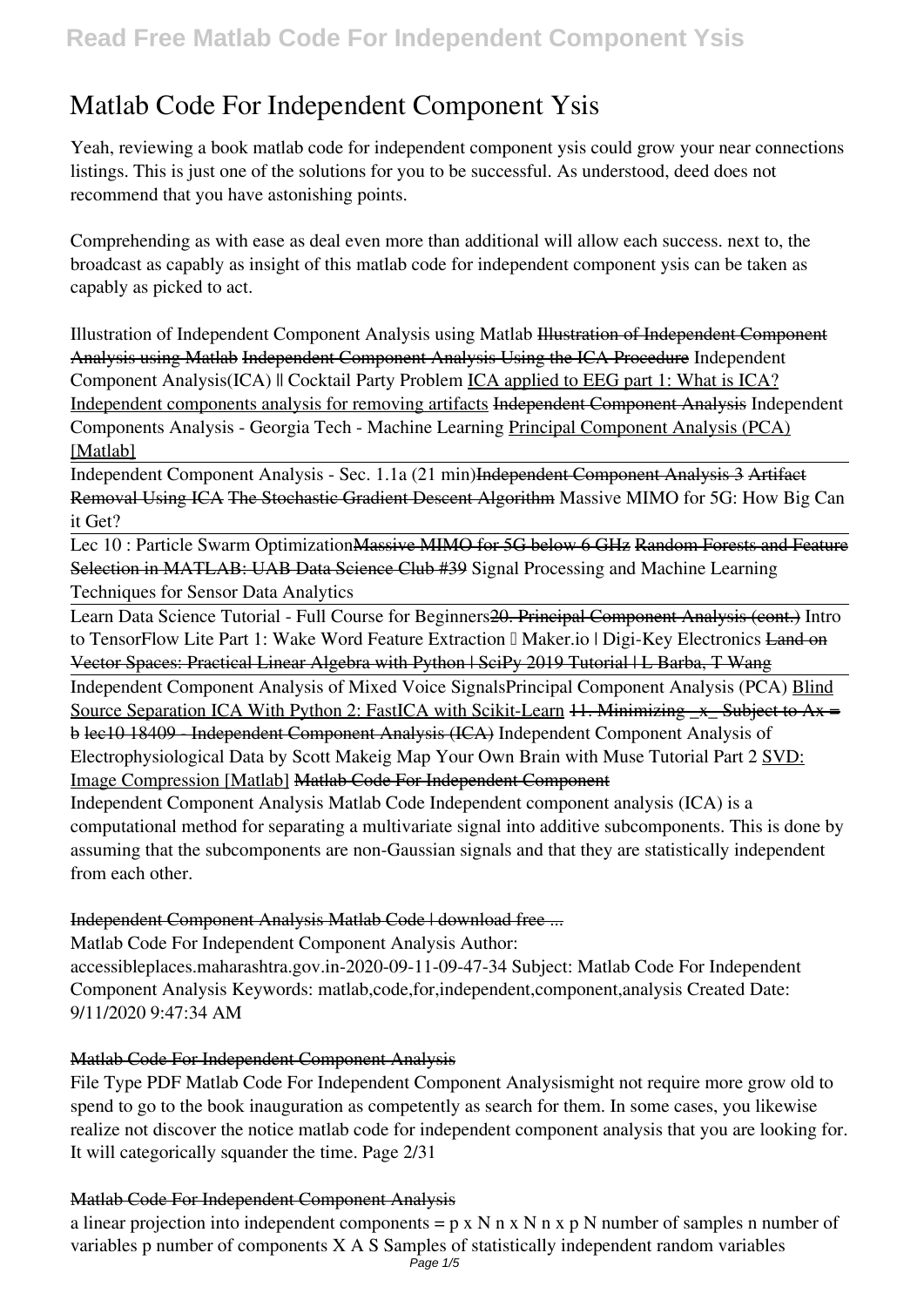#### Matlab project Independent component analysis

templateICA. MATLAB toolbox implementing template Independent Component Analysis (tICA) These files support the manuscript Template Independent Component Analysis: Targeted and Reliable Estimation of Subject-level Brain Networks using Big Data Population Priors. The user is responsible for reading and writing brain image files, which can be in any format (e.g. NIFTI, CIFTI, GIFTI).

#### GitHub - mandymejia/templateICA: MATLAB toolbox ...

Independent Component Analysis Matlab Code . MatLab code for using independent component analysis (ICA) can be downloaded from here. Summary information about this code can be viewed from the README file. This code is based on the method described in Bell and Sejnowski's paper "An Information-Maximization Approach to Blind Separation and Blind Deconvolution" (Neural Computation, 7, 1129-1159, 1995).

#### Blind Source Separation

Now the rows of W are the vector with which we can compute the activity of one independent component. To compute, the component activity in the formula  $S = W X$ , the weight matrix W is defined as Component 1 Component 2 Component 3

#### ICA for dummies || Arnaud Delorme

The matrix "T \ pinv(A)" transforms the independent components back to the original (unwhitened) domain, but it's not, in general, orthogonal because the whitening matrix "T" isn't orthogonal. Hope this helps!

#### PCA and ICA Package File Exchange MATLAB Central

 $C/C++$  Code Generation Generate C and  $C++$  code using MATLAB® Coderl Usage notes and limitations: Suppose that the loop end value is equal to or close to the maximum or minimum value for the loop index data type. In the generated code, the last increment or decrement of the loop index might cause the index variable to overflow. ...

## for loop to repeat specified number of times MATLAB for

The FastICA package is a free (GPL) MATLAB program that implements the fast fixed-point algorithm for independent component analysis and projection pursuit. It features an easy-to-use graphical user interface, and a computationally powerful algorithm.

## The FastICA package for MATLAB - Aalto

When you resize a UI component, MATLAB scales the displayed font to maintain that fraction. 'inches' Inches. 'centimeters' Centimeters. 'pixels' Pixels. Starting in R2015b, distances in pixels are independent of your system resolution on Windows ® and Macintosh systems:

## Panel Properties Makers of MATLAB and Simulink MATLAB ...

The kernel-ica package is a Matlab program that implements the Kernel ICA algorithm for independent component analysis (ICA). The Kernel ICA algorithm is based on the minimization of a contrast function based on kernel ideas.

## Kernel Independent Component Analysis

Here is how to format a matrix with an independent row, a correlated row, and a completely redundant row so that its rows are uncorrelated and the redundant row is dropped. x1 independent =  $rand(1,5)$ x1\_correlated = rand(1,5) + x1\_independent; x1\_redundant = x1\_independent + x1\_correlated x1 = [x1\_independent; x1\_correlated; x1\_redundant] [y1,ps] = processpca(x1)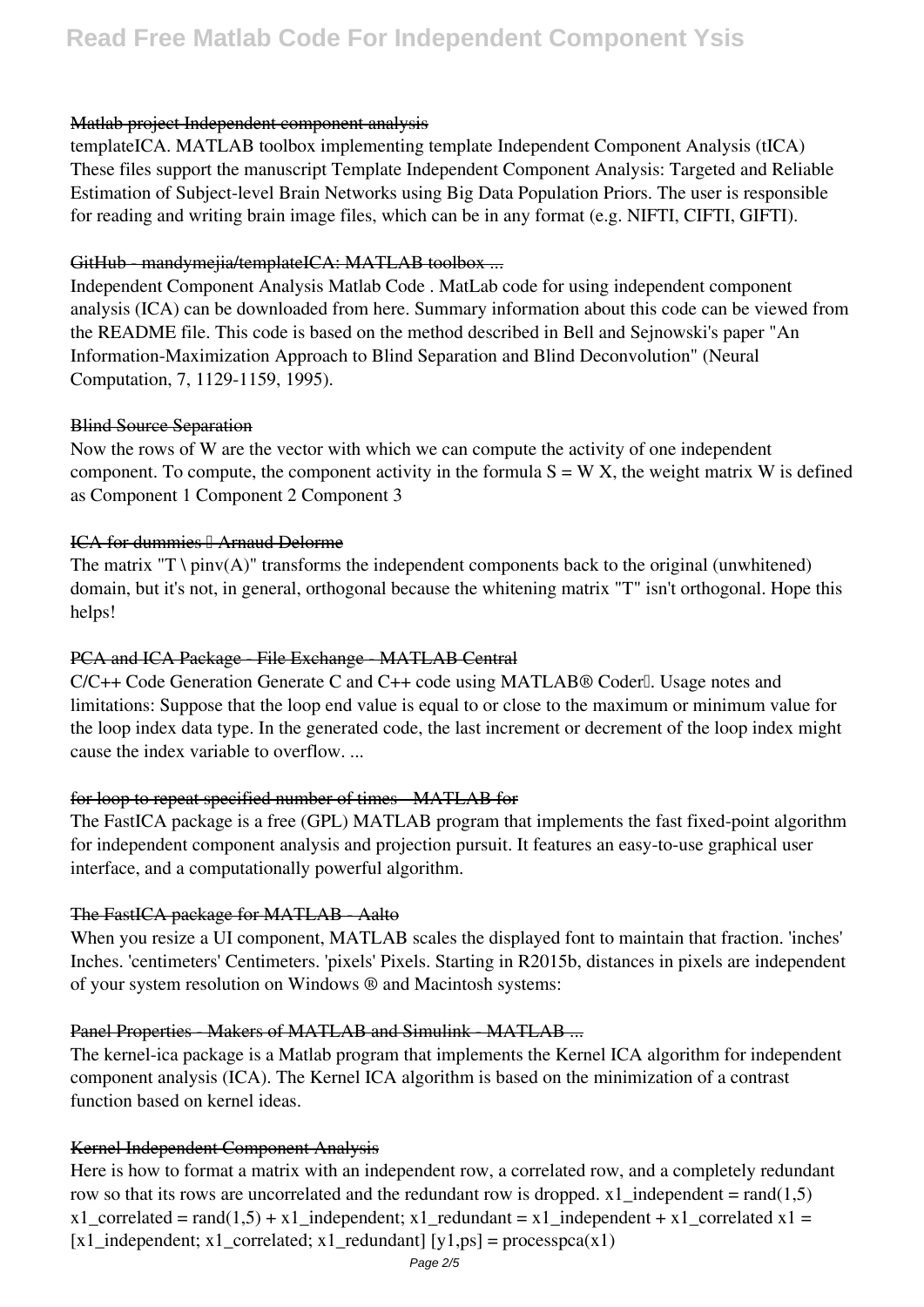## **Read Free Matlab Code For Independent Component Ysis**

#### Process columns of matrix with principal component ...

A tutorial-style introduction to a class of methods for extracting independent signals from a mixture of signals originating from different physical sources; includes MatLab computer code examples....

#### Independent Component Analysis: A Tutorial Introduction ...

Most recent answer. Thank you Professor James, Professor Marc, Dr Robert, Zhang and Muhammad for your prompt reply and useful information, I will have a look on the documents and the software that...

#### Does anyone know any software (not Matlab code) that can ...

Reinforcement Learning MatLab Code. MatLab code for reinforcement learning can be downloaded fromhere.This code implements the Markov chain example given on page 18 of RS Sutton's paper "Learning to predict by the methods of temporal differences" Machine Learning, 3, pp9-44, 1988.

#### James V Stone

Independent Component Analysis Based on Natural Gradient Algorithm About. Sample MATLAB script for independent component analysis (ICA) based on natural gradient algorithm and its application to blind audio source separation. Contents. input [dir]: includes test audio signals (dry source signals) main.m: main script with parameter settings

#### Independent Component Analysis Based on Natural Gradient ...

A number of face recognition algorithms employ principal component analysis (PCA), which is based on the second-order statistics of the image set, and does not address high-order statistical ...

#### ICA Face Recognition Matlab code

pdf Matlab code [A method for assigning a statistical significance (p-value) to each independent component, based on whether an independent component with the same mixing coefficients was found in different data sets. The datasets can be from different subjects in brain imaging, or just different parts of the same larger data set.]

A fundamental problem in neural network research, as well as in many other disciplines, is finding a suitable representation of multivariate data, i.e. random vectors. For reasons of computational and conceptual simplicity, the representation is often sought as a linear transformation of the original data. In other words, each component of the representation is a linear combination of the original variables. Wellknown linear transformation methods include principal component analysis, factor analysis, and projection pursuit. Independent component analysis (ICA) is a recently developed method in which the goal is to find a linear representation of nongaussian data so that the components are statistically independent, or as independent as possible. Such a representation seems to capture the essential structure of the data in many applications, including feature extraction and signal separation.

This book constitutes the refereed proceedings of the 7th International Conference on Independent Component Analysis and Blind Source Separation, ICA 2007, held in London, UK, in September 2007. It covers algorithms and architectures, applications, medical applications, speech and signal processing, theory, and visual and sensory processing.

tionsalso,apartfromsignalprocessing,withother?eldssuchasstatisticsandarti?cial neuralnetworks. As long as we can ?nd a system that emits signals propagated through a mean,

andthosesignalsarereceivedbyasetofsensorsandthereisaninterestinrecovering the originalsources,we have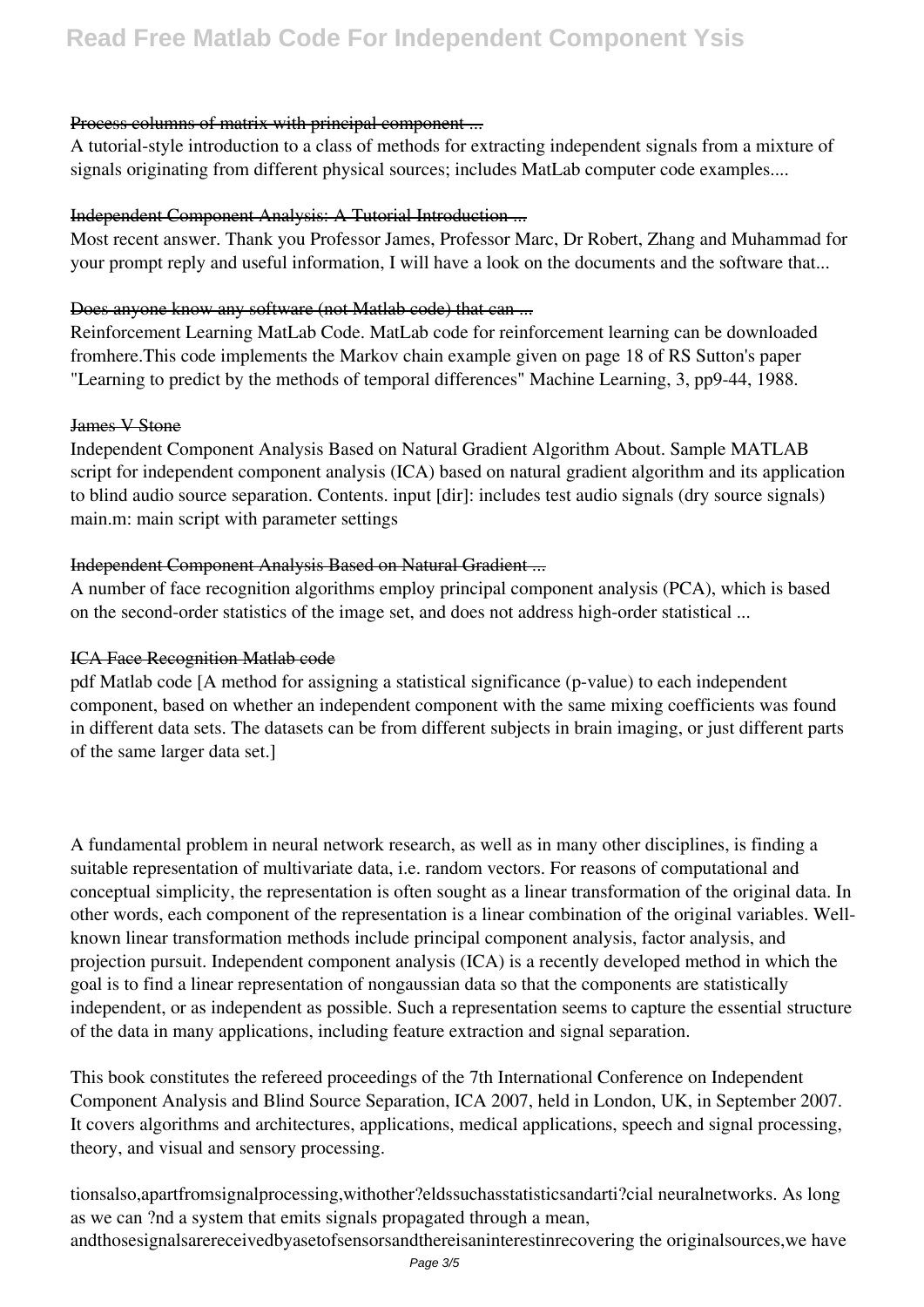## a potential?eld of application for BSS and ICA. Inside

thatwiderangeofapplicationswecan?nd,forinstance:noisereductionapplications,

biomedicalapplications, audiosystems, telecommunications, and many others. This volume comes out just 20 years after the ?rst contributions in ICA and BSS 1 appeared. Thereinafter, the number of research groupsworking in ICA and BSS has been constantly growing, so that nowadays we can estimate that far more than 100 groupsare researching in these? elds.

Asproofoftherecognitionamongthescienti?ccommunityofICAandBSSdev-

opmentstherehavebeennumerousspecialsessionsandspecialissuesinseveralwell- 1 J.Herault, B. Ans, [Circuits neuronaux à synapses modi?ables: décodage de messages c- posites para apprentissage non supervisell, C.R. de l'Académie des Sciences, vol. 299, no. III-13,pp.525l528,1984.

This volume contains the papers presented at the 8th International Conf- ence on Independent Component Analysis (ICA) and Source Separation held in Paraty, Brazil, March 15018, 2009. This year's event resulted from scienti?c collaborations between a team of researchers from ?ve di?erent Brazilian u-versities and received the support of the Brazilian Telecommunications Society (SBrT) as well as the ?nancial sponsorship of CNPq, CAPES and FAPERJ. Independent component analysis and signal separation is one of the most - citing current areas of research in statistical signal processing and unsupervised machine learning. The area has received attention from several research com-nities including machine learning, neural networks, statistical signal processing and Bayesian modeling. Independent component analysis and signal separation has applications at the intersection of many science and engineering disciplines concerned with understanding and extracting useful information from data as diverse as neuronal activity and brain images, bioinformatics, communications, the World Wide Web, audio, video, sensor signals, and time series.

A comprehensive introduction to ICA for students and practitioners Independent Component Analysis (ICA) is one of the most excitingnew topics in fields such as neural networks, advanced statistics, and signal processing. This is the first book to provide acomprehensive introduction to this new technique complete with the fundamental mathematical background needed to understand and utilize it. It offers a general overview of the basics of ICA, important solutions and algorithms, and in-depth coverage of newapplications in image processing, telecommunications, audio signal processing, and more. Independent Component Analysis is divided into four sections that cover: \* General mathematical concepts utilized in the book \* The basic ICA model and its solution \* Various extensions of the basic ICA model \* Real-world applications for ICA models Authors Hyvarinen, Karhunen, and Oja are well known for their contributions to the development of ICA and here cover all there levant theory, new algorithms, and applications in variousfields. Researchers, students, and practitioners from a variety ofdisciplines will find this accessible volume both helpful and informative.

This book constitutes the refereed proceedings of the 6th International Conference on Independent Component Analysis and Blind Source Separation, ICA 2006, held in Charleston, SC, USA, in March 2006. The 120 revised papers presented were carefully reviewed and selected from 183 submissions. The papers are organized in topical sections on algorithms and architectures, applications, medical applications, speech and signal processing, theory, and visual and sensory processing.

An introduction to a popular programming language for neuroscience research, taking the reader from beginning to intermediate and advanced levels of MATLAB programming. MATLAB is one of the most popular programming languages for neuroscience and psychology research. Its balance of usability, visualization, and widespread use makes it one of the most powerful tools in a scientist's toolbox. In this book, Mike Cohen teaches brain scientists how to program in MATLAB, with a focus on applications most commonly used in neuroscience and psychology. Although most MATLAB tutorials will abandon users at the beginner's level, leaving them to sink or swim, MATLAB for Brain and Cognitive Scientists